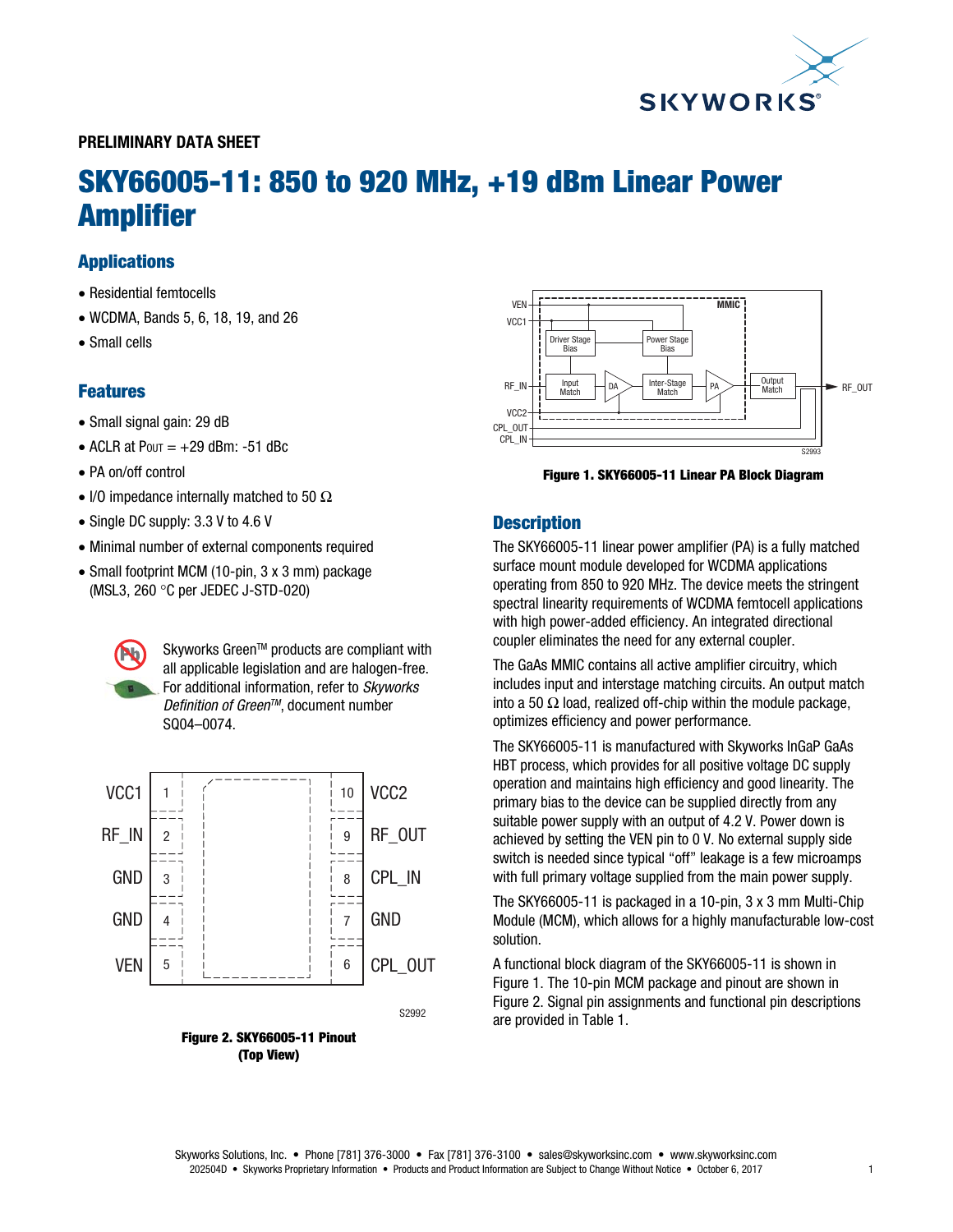| Pin | <b>Name</b>      | <b>Description</b>         | <b>Pin</b> | <b>Name</b>      | <b>Description</b>          |
|-----|------------------|----------------------------|------------|------------------|-----------------------------|
|     | VCC <sub>1</sub> | Input stage supply voltage | 6          | CPL OUT          | RF coupler output           |
|     | RF IN            | RF input port              |            | GND              | Ground                      |
|     | GND              | Ground                     | 8          | CPL IN           | RF coupler input            |
|     | GND              | Ground                     | g          | RF OUT           | RF output port              |
|     | <b>VEN</b>       | Enable                     | 10         | VCC <sub>2</sub> | Output stage supply voltage |

Table 1. SKY66005-11 Signal Descriptions

## Technical Description

The SKY66005-11 PA contains all of the needed RF matching and DC biasing circuits. The device is a two-stage, HBT InGaP device optimized for high linearity and power efficiency. These features make the device suitable for wideband digital applications where PA linearity and power consumption are of critical importance (e.g., small cell and infrastructure applications).

The device is designed for standard WCDMA modulated signals. Under these stringent test conditions, the device exhibits excellent spectral purity and power efficiency.

## Electrical and Mechanical Specifications

The absolute maximum ratings of the SKY66005-11 are provided in Table 2. The recommended operating conditions are specified in Table 3 and electrical specifications are provided in Table 4.

A typical performance plot of ACLR5 versus output power is shown in Figure 3.

#### Table 2. SKY66005-11 Absolute Maximum Ratings1

| <b>Parameter</b>                                                                                       | <b>Symbol</b> | <b>Minimum</b> | <b>Maximum</b>     | <b>Units</b> |
|--------------------------------------------------------------------------------------------------------|---------------|----------------|--------------------|--------------|
| Supply voltage (VCC1, VCC2)                                                                            | Vcc           | 0              | $+4.6$             |              |
| Total supply current                                                                                   | Icc           |                | 700                | mA           |
| Logic control input voltage (VEN)                                                                      | <b>VCTL</b>   | $-0.5$         | 3.1                |              |
| Case operating temperature <sup>2</sup>                                                                | <b>TC</b>     | -40            | $+85$              | °C           |
| Storage temperature                                                                                    | <b>TSTG</b>   | $-55$          | $+150$             | ∘c           |
| Junction temperature                                                                                   | TJ            |                | $+150$             | °C           |
| Thermal resistance                                                                                     | OJC           |                | 60                 | °C/W         |
| Electrostatic discharge:                                                                               | <b>ESD</b>    |                |                    |              |
| Charged Device Model (CDM), Class 3<br>Human Body Model (HBM), Class 1C<br>Machine Model (MM), Class A |               |                | 1000<br>1000<br>50 | ۷<br>V       |

Exposure to maximum rating conditions for extended periods may reduce device reliability. There is no damage to device with only one parameter set at the limit and all other parameters set at or below their nominal value. Exceeding any of the limits listed here may result in permanent damage to the device.

2 Case operating temperature (Tc) refers to the temperature of the bottom ground pad.

ESD HANDLING*: Although this device is designed to be as robust as possible, electrostatic discharge (ESD) can damage this device. This device must be protected at all times from ESD when handling or transporting. Static charges may easily produce potentials of several kilovolts on the human body or equipment, which can discharge without detection. Industry-standard ESD handling precautions should be used at all times.*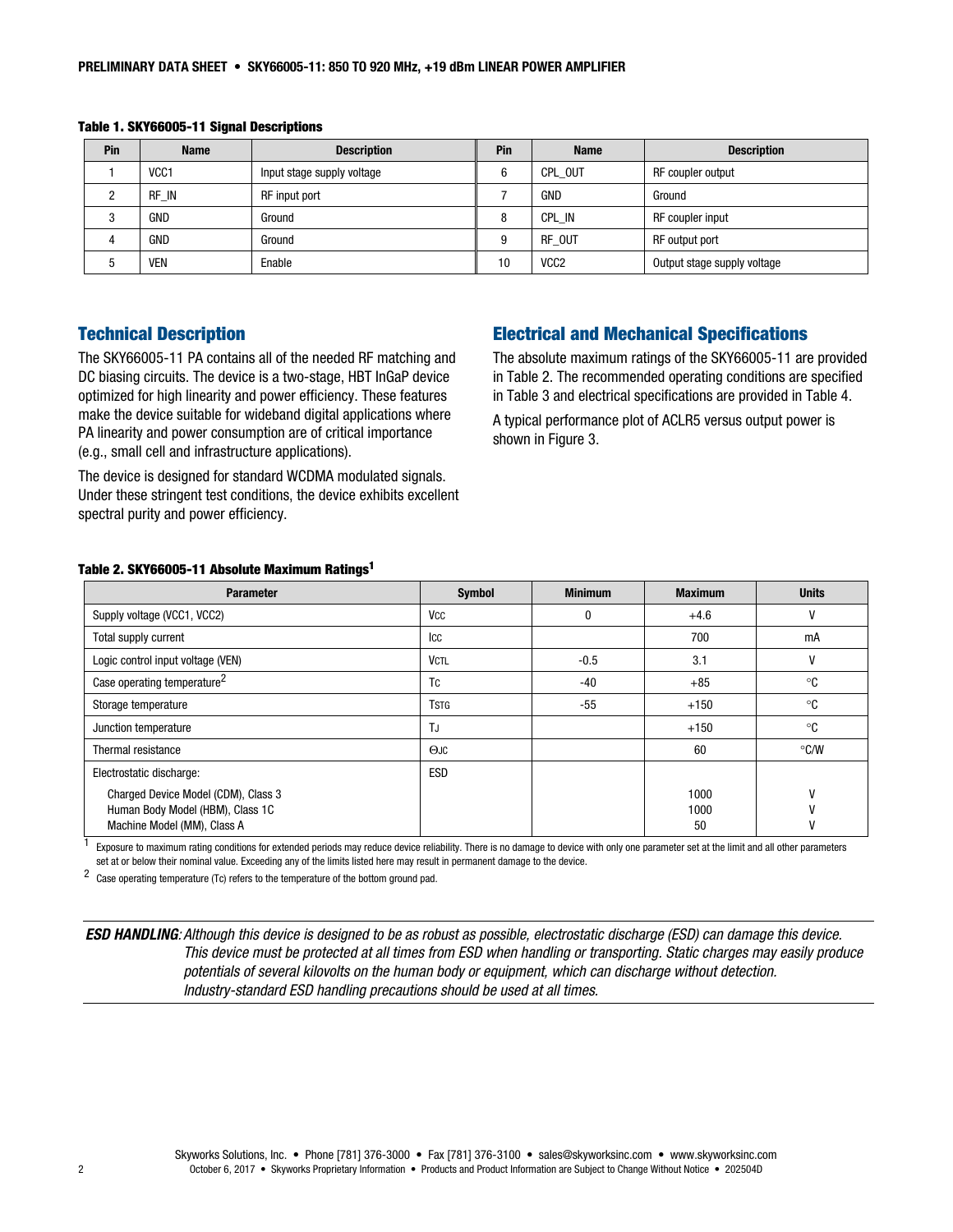| <b>Parameter</b>                                        | <b>Symbol</b>                | <b>Min</b> | Typ   | <b>Max</b>  | <b>Units</b> |
|---------------------------------------------------------|------------------------------|------------|-------|-------------|--------------|
| Frequency range                                         |                              | 869        |       | 897         | MHz          |
| Supply voltage (VCC1, VCC2) <sup>1</sup>                | <b>V<sub>CC</sub></b>        | 4.0        | 4.2   | 4.6         |              |
| Logic control input voltage:<br>Logic high<br>Logic low | <b>V<sub>IH</sub></b><br>VIL | l.35       | 1.80  | 3.10<br>0.5 |              |
| PA enable current                                       | <b>IEN</b>                   |            |       | $\leq$      | mA           |
| Case operating temperature                              | Tc                           | $-20$      | $+25$ | $+85$       | ∘c           |

#### Table 3. SKY66005-11 Recommended Operating Conditions

<sup>1</sup> Voltage levels measured at the pads of the package. The Evaluation Board supply voltage levels may be different. Refer to the Evaluation Board schematic diagram in this Data Sheet.

#### Table 4. SKY66005-11 Electrical Specifications1 (VCC1 = VCC2 = +4.2 V, Tc = +25 °C, f = 883 MHz, Characteristic Impedance [Zo] = 50  $\Omega$ , VEN = "1," Unless Otherwise Noted)

| <b>Parameter</b>                   | <b>Symbol</b>        | <b>Test Condition</b>                                                   | <b>Min</b> | <b>Typ</b> | <b>Max</b>     | <b>Units</b> |
|------------------------------------|----------------------|-------------------------------------------------------------------------|------------|------------|----------------|--------------|
| Small signal gain                  | S21                  | $CW$ , $Pin = -20$ dBm                                                  | 28         | 29         |                | dB           |
| Input return loss                  | S11                  | $CW$ , $Pin = -20$ dBm                                                  | 20         | 25         |                | dB           |
| Quiescent current                  | Ico                  | No RF                                                                   |            | 46         | 55             | mA           |
| Operating current                  | Icc                  | CW, $POUT = +19$ dBm                                                    |            | 115        | 125            | mA           |
| Power-down current                 | <b>IPD</b>           | $VEN = "0"$                                                             |            | 0.5        |                | μA           |
| Adjacent channel leakage ratio     | ACLR5                | @5 MHz offset, WCDMA<br>test model 1, with 64<br>DPCH, $POUT = +19$ dBm |            | $-51$      | -45            | dBc          |
| Error vector magnitude             | <b>EVM</b>           | $POUT = +19$ dBm                                                        |            | 1.5        | $\overline{2}$ | $\%$         |
| Harmonic suppression               | 2fo<br>3fo           | CW, $POUT = +19$ dBm                                                    |            | -43<br>-63 | $-38$<br>-60   | dBc<br>dBc   |
| Third order output intercept point | OIP <sub>3</sub>     | +19 dBm/tone, frequency<br>separation $=$ 5 MHz                         | $+36$      | $+40$      |                | dBm          |
| Stability (non-harmonic spurious)  | <b>VSWRSTABILITY</b> | $VSWR = 3:1 \otimes POUT =$<br>$+19$ dBm                                |            | $-63$      |                | dBc          |
| Maximum ruggedness input power     | PIN RUG              | $VSWR = 6:1$                                                            |            | $-7$       |                | dBm          |

1 Performance is guaranteed only under the conditions listed in this table. Both pins 6 and 8 (CPL\_OUT and CPL\_IN, respectively) should be terminated with 50 Ω.



Figure 3. ACLR5 vs Output Power Over Voltage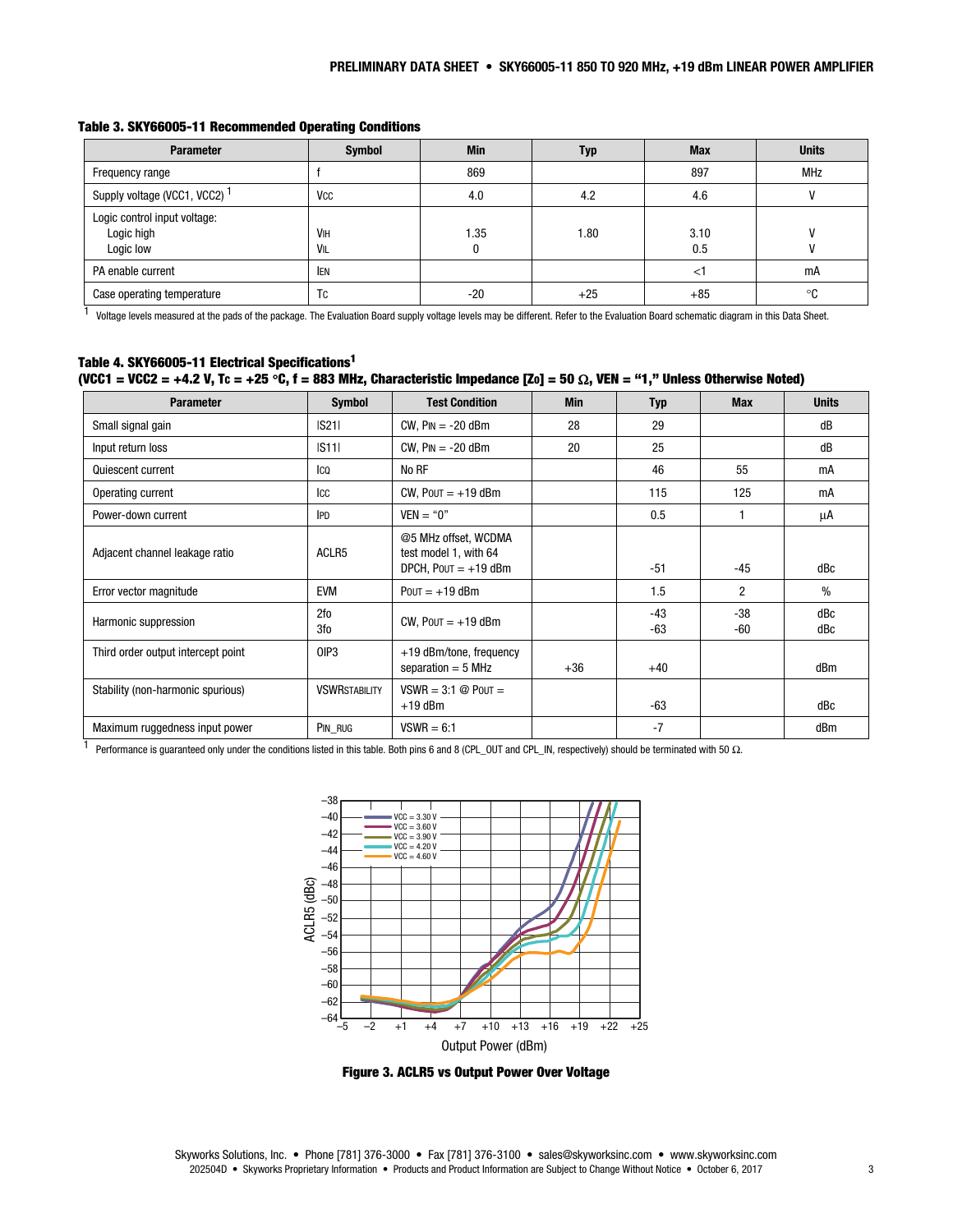# Evaluation Board Description

The SKY66005-11 Evaluation Board is used to test the performance of the SKY66005-11 PA. A schematic diagram of the Evaluation Board is shown in Figure 4.

An assembly drawing for the Evaluation Board is shown in Figure 5 and the layer detail is provided in Figure 6.



Figure 4. SKY66005-11 Evaluation Board Schematic



Figure 5. SKY66005-11 Evaluation Board Assembly Diagram

Skyworks Solutions, Inc. • Phone [781] 376-3000 • Fax [781] 376-3100 • sales@skyworksinc.com • www.skyworksinc.com 4 October 6, 2017 • Skyworks Proprietary Information • Products and Product Information are Subject to Change Without Notice • 202504D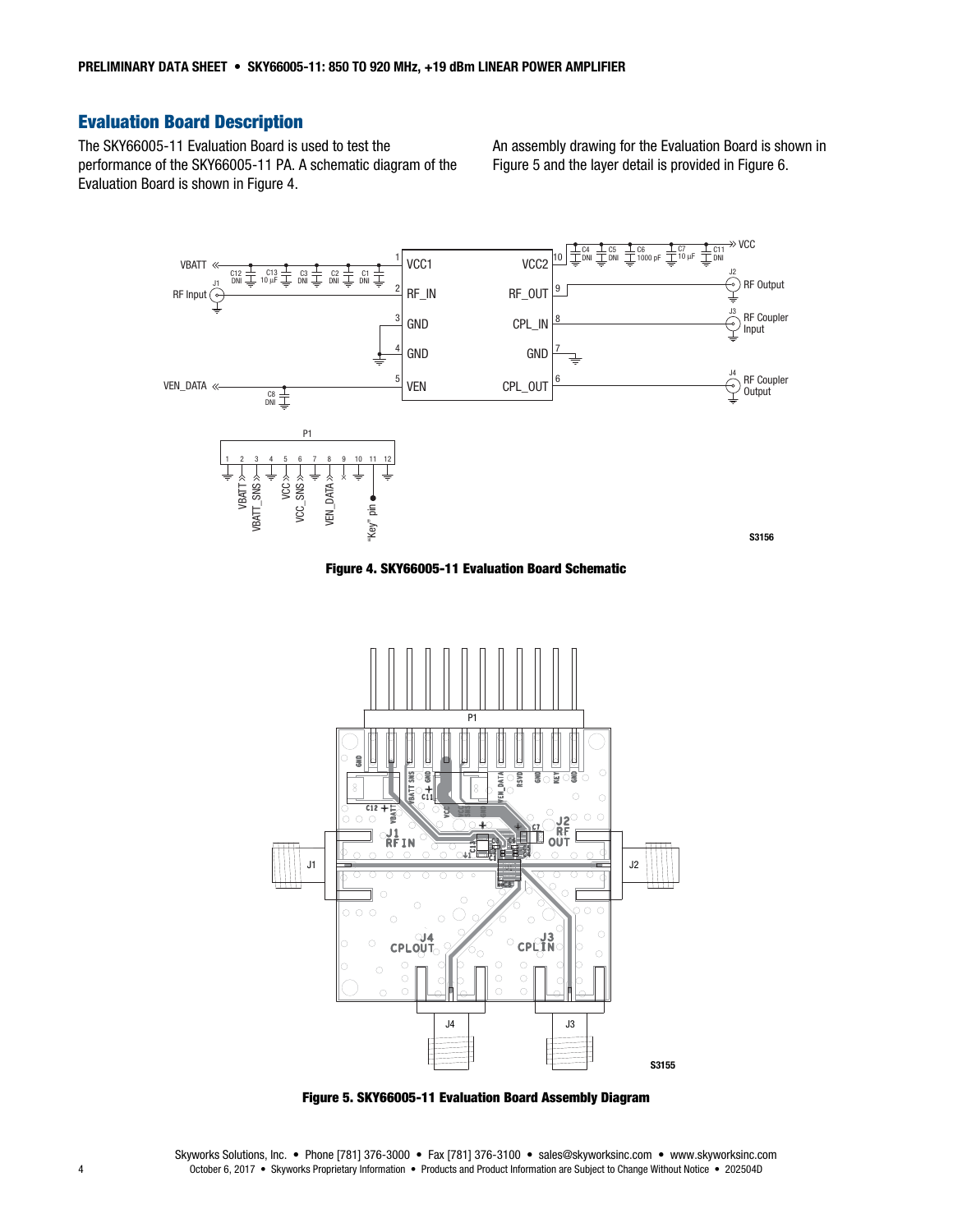

Layer 1: Top Metal



Layer 2: Ground



Layer 3: Ground



S3157

Figure 6. SKY66005-11 Evaluation Board Layer Detail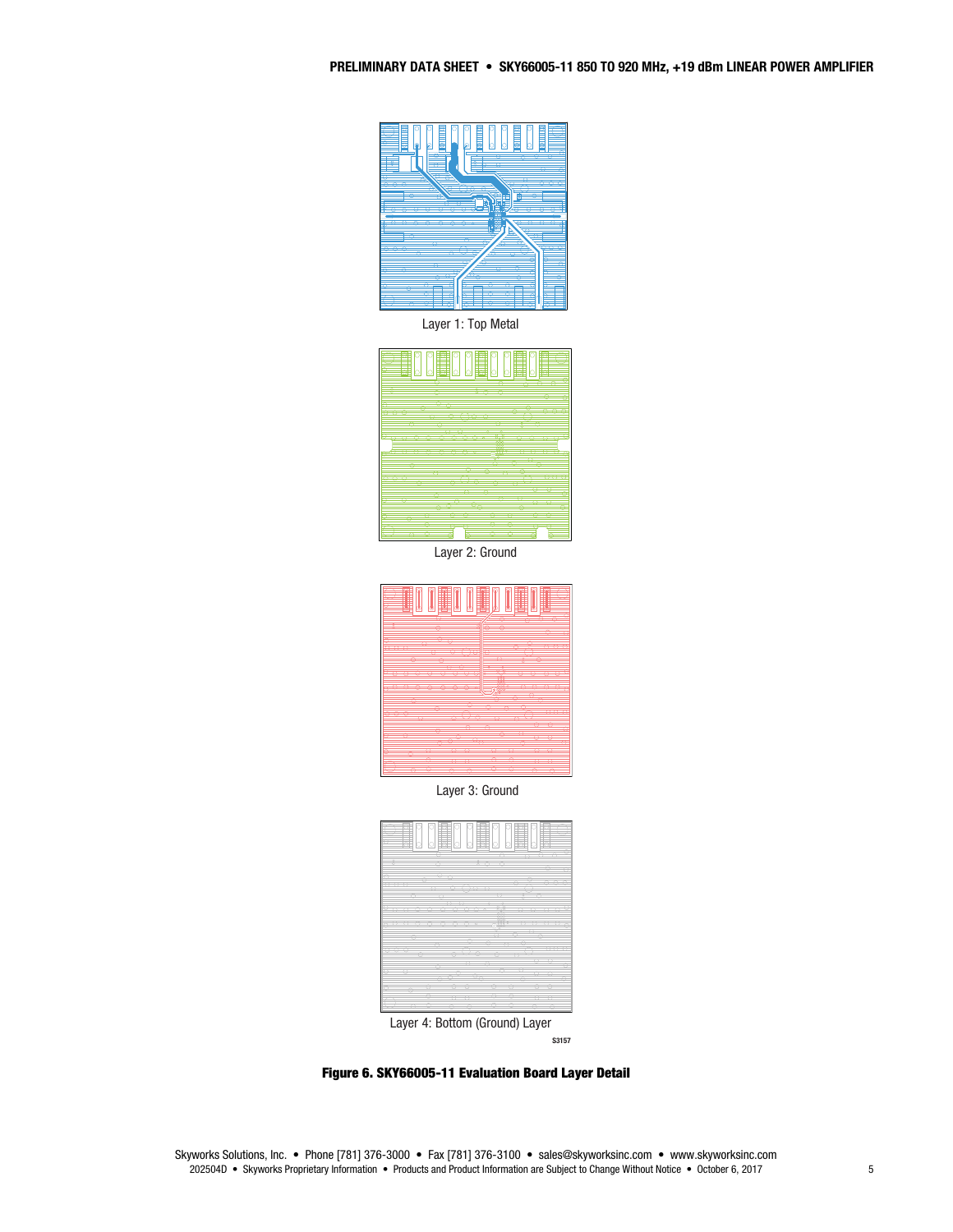#### Package Dimensions

The PCB layout footprint for the SKY66005-11 is provided in Figure 7. Typical part markings are shown in Figure 8. Figure 9 shows the package dimension, and Figure 10 provides the tape and reel dimensions.

## Package and Handling Information

Since the device package is sensitive to moisture absorption, it is baked and vacuum packed before shipping. Instructions on the shipping container label regarding exposure to moisture after the container seal is broken must be followed. Otherwise, problems related to moisture absorption may occur when the part is subjected to high temperature during solder assembly.

The SKY66005-11 is rated to Moisture Sensitivity Level 3 (MSL3) at 260 $\degree$ C. It can be used for lead or lead-free soldering. For additional information, refer to the Skyworks Application Note, *PCB Design and SMT Assembly/Rework Guidelines for MCM-L Packages*, document number 101752.

Care must be taken when attaching this product, whether it is done manually or in a production solder reflow environment. Production quantities of this product are shipped in a standard tape and reel format.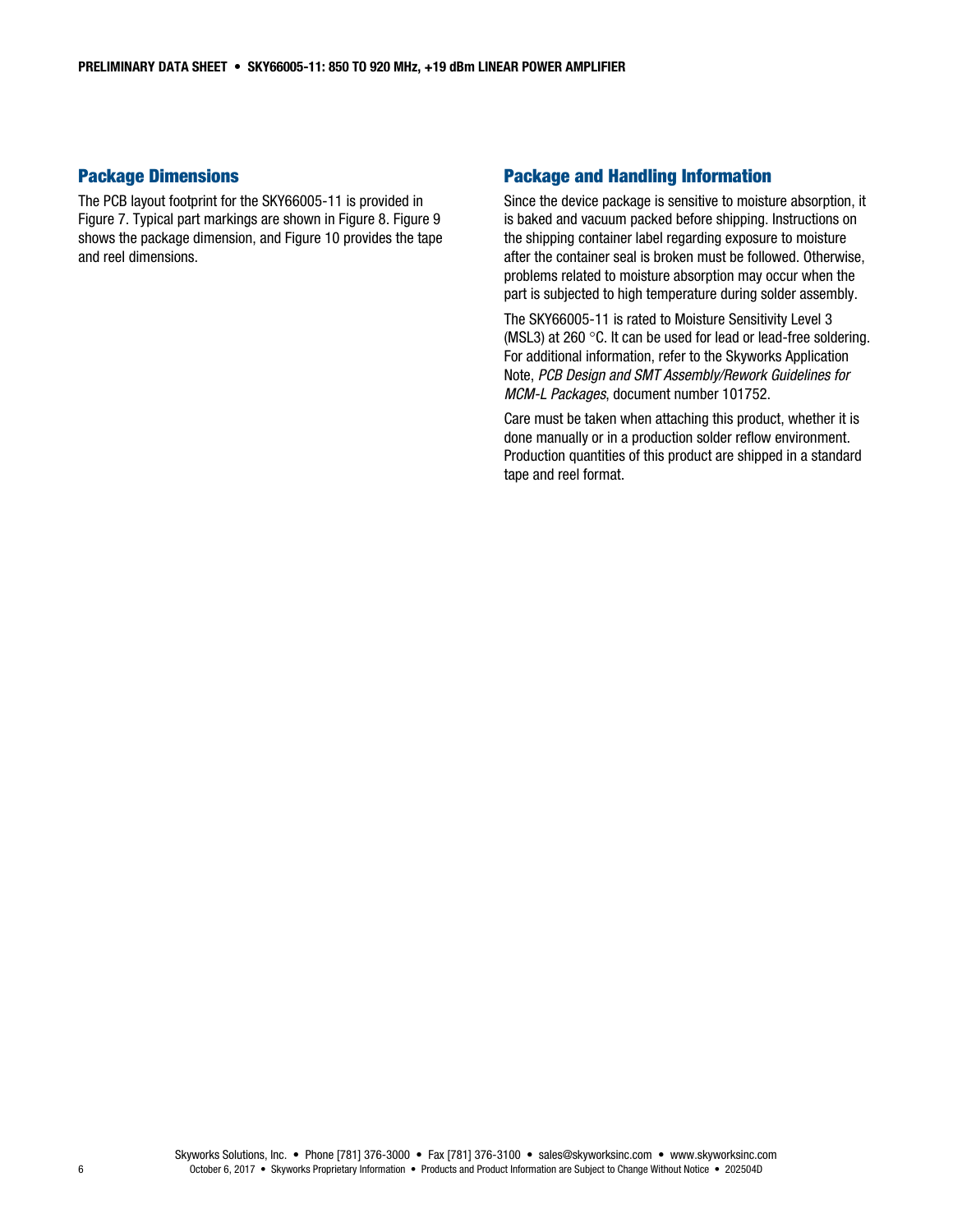

Figure 7. PCB Layout Footprint for the SKY66005-11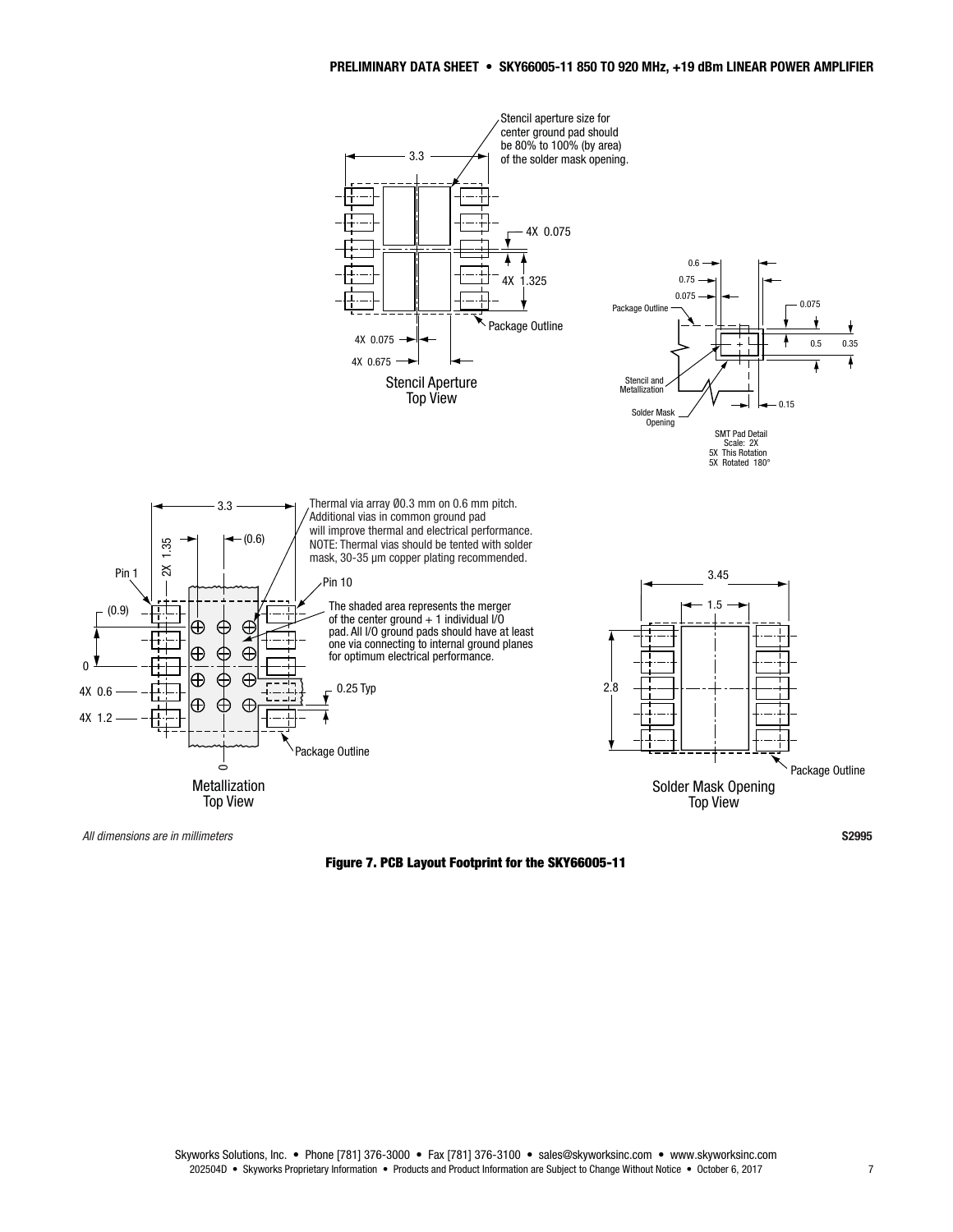

Figure 9. SKY66005-11 Package Dimensions

S2991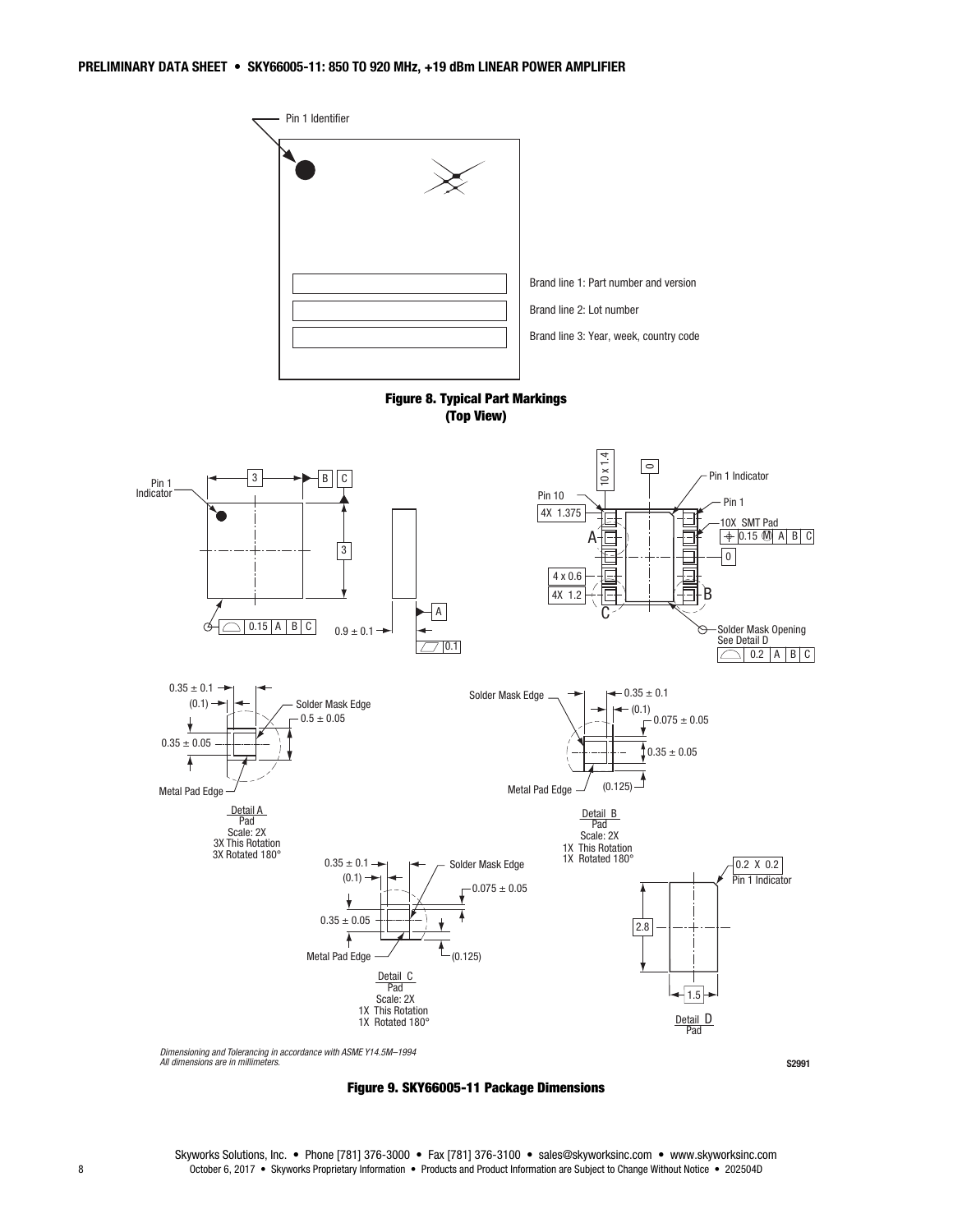

Figure 10. SKY66005-11 Tape and Reel Dimensions